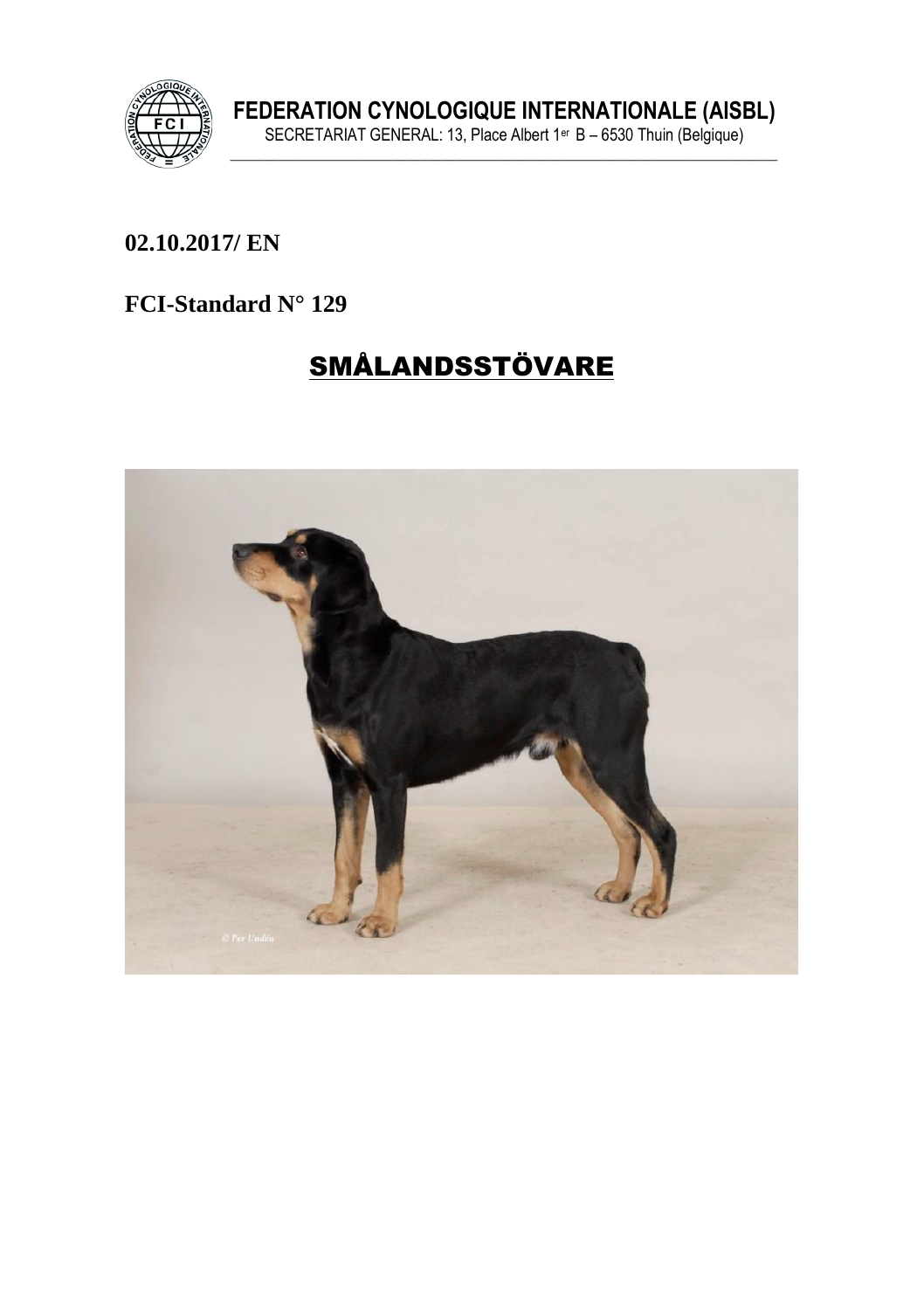**TRANSLATION**: Mrs Renée Sporre-Willes. Official language (EN).

#### **ORIGIN**: Sweden.

#### **DATE OF PUBLICATION OF THE OFFICIAL VALID STANDARD:** 22.08.2017.

**UTILIZATION**: Scenthound that give tongue used for hunting the hare and fox. It is not a pack hound and is not used for hunting deer.

| <b>FCI-CLASSIFICATION:</b> | Group 6             | Scent hounds and                 |
|----------------------------|---------------------|----------------------------------|
|                            |                     | related breeds.                  |
|                            |                     | Section 1.2 Medium-sized hounds. |
|                            | With working trial. |                                  |

**BRIEF HISTORICAL SUMMARY:** A great variety of scent hounds existed in the county of Småland during the 19<sup>th</sup> century. Some, whose ancestry came from German, Polish and Baltic hounds, had accompanied soldiers returning to Småland from the great wars (1611–1718). Those hounds together with local farm dogs of spitz type with an addition of English hounds became the foundation of the Smålandsstövare. Size as well as colour varied, as did the length of tail. Some were black-and-tan, others red or yellow. White markings were common. Some dogs were born with short tails. In the early  $20<sup>th</sup>$  century great efforts were made to re-establish the old Smålandsstövare, mainly the bobtailed variety, although the first standard drawn in 1921 allowed both the natural short and long tail. The standard has been revised several times since. The breed is a hardy, versatile hound with a good tongue and is mainly used for hunting fox and hare. It has also traditionally been used for different small game, but never deer.

**GENERAL APPEARANCE**: Robust dog with a somewhat elegant look. It should be strong but not heavy in built. Coat should be harsh. Tail to be naturally short or long.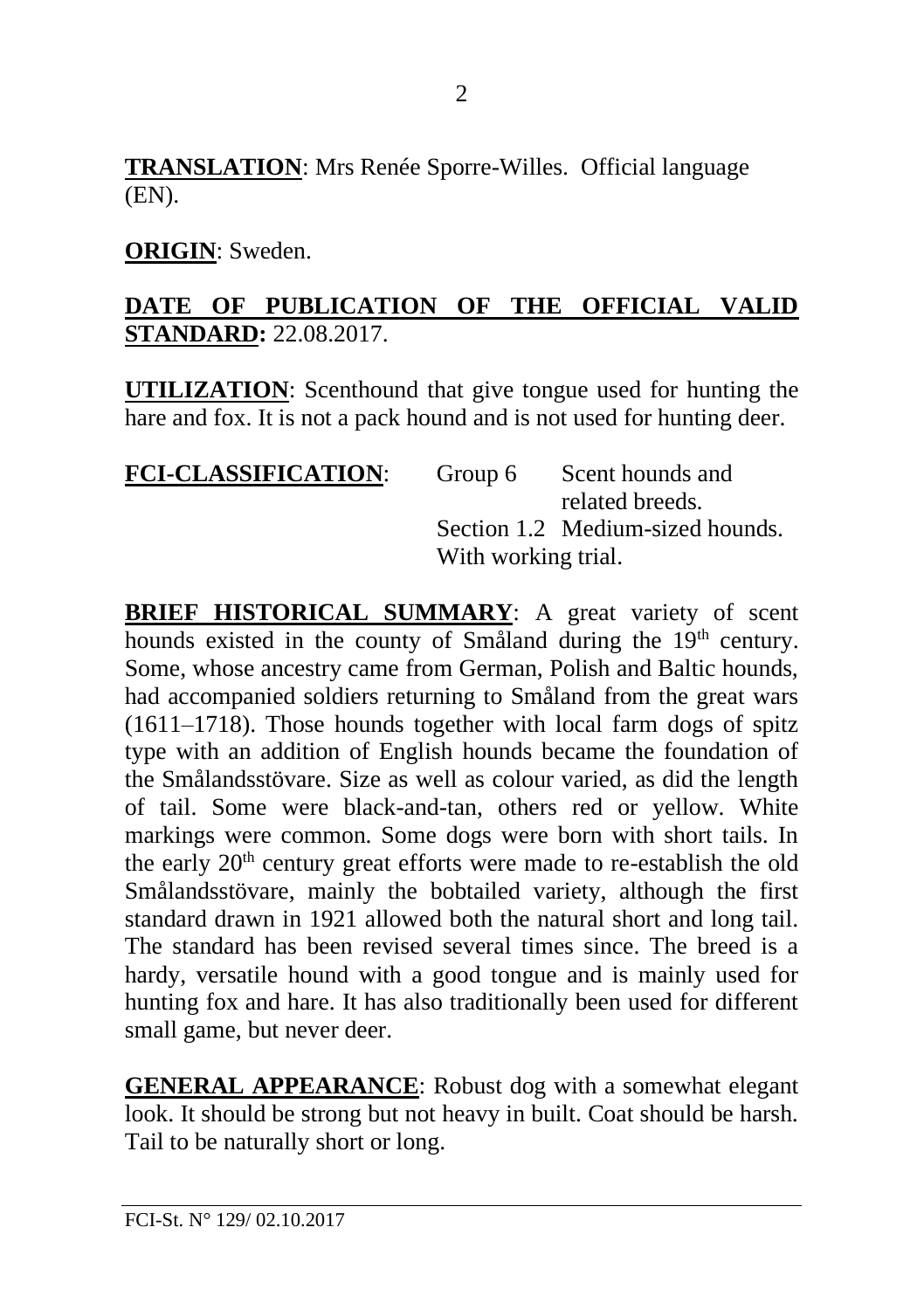**IMPORTANT PROPORTIONS**: Almost square in body. Depth of body should be nearly equal to half of the height at withers.

**BEHAVIOUR / TEMPERAMENT**: Calm, friendly dog with a faithful and keen temperament.

**HEAD**: Lean and of medium length. Distance from occiput to stop should be equal to that from stop to tip of nose.

CRANIAL REGION: Skull: Broadest between the ears. Stop: Well defined.

FACIAL REGION:

Nose: Black, with large nostrils. Dark brown in brown dogs. Muzzle: Well developed, neither coarse nor snipy. Bridge of nose straight and parallel to line of skull. Lips: Upper lips only very slightly overhanging. Cheeks: Lean.

Jaw/Teeth: Scissor bite. Teeth strong and well developed.

**EYES**: Almond shaped. Dark brown with a calm expression. Brown dogs have lighter eyes, preferably hazel.

**EARS**: Set fairly high and slightly raised above line of skull when the dog is attentive. Slightly shorter than the distance from set on of ear to half-way along muzzle. Hanging flat, tips rounded.

**NECK:** Moderately long, powerful without being coarse, merging harmoniously into shoulders. Skin on neck supple and close fitting.

#### **BODY**

Withers: Well defined. Back: Short and powerful. Loin: Muscular and slightly arched. Croup: Slightly inclined, long and broad. Chest: Well developed with well sprung ribs. Underline and belly: Only slightly tucked up.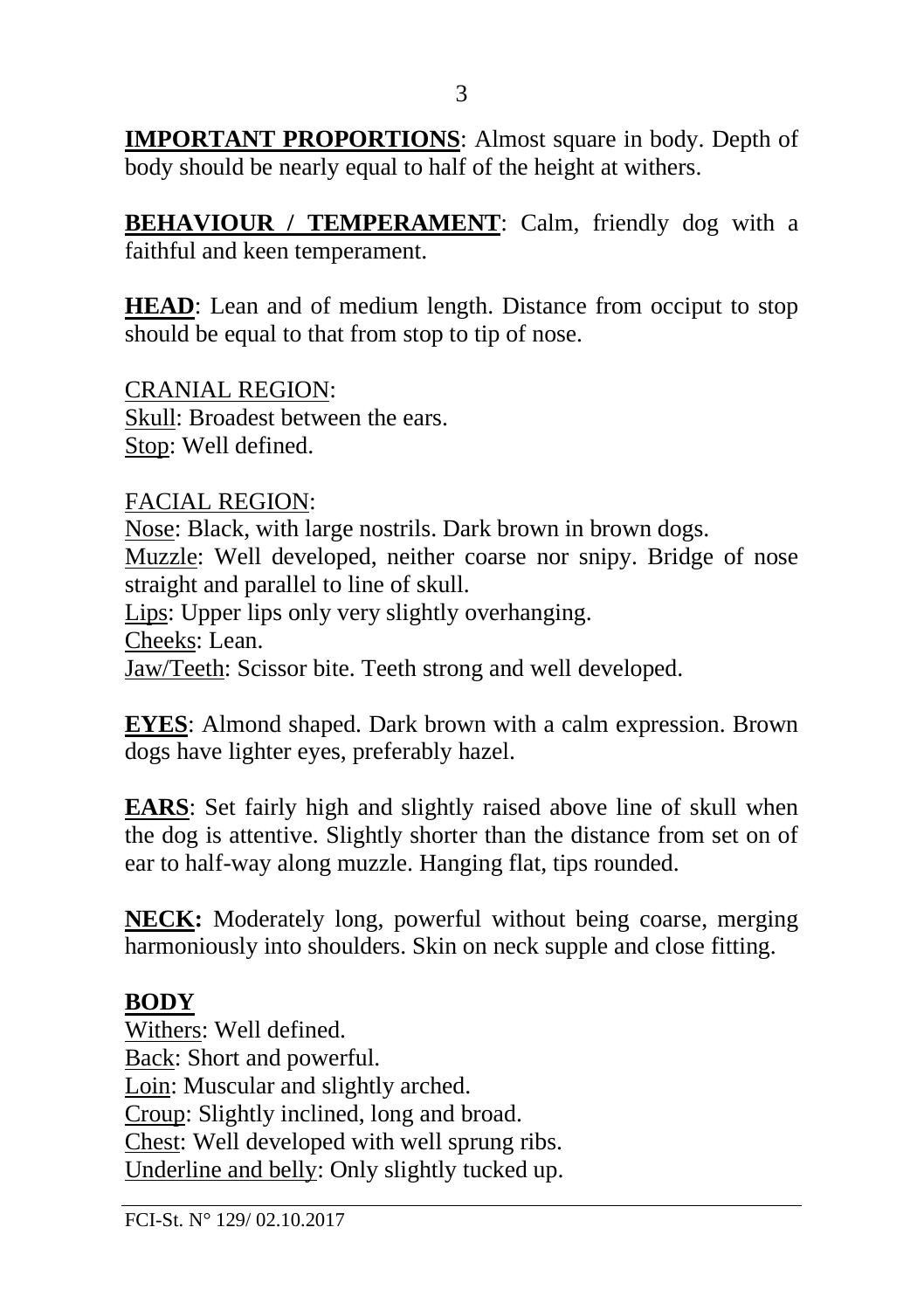## **TAIL**:

- Either long and set on in a straight line with the back. Straight or slightly curved in sabre fashion. Barely reaching hocks. Halflength tails also permissible. When the dog moves, tail preferably not carried above the level of the back.
- Naturally born short tail (stumpy tail), bear-tail also permissible.

## **LIMBS**

## FOREQUARTERS:

General appearance: Strong bone in harmony with the general appearance of the dog.

Shoulder: Long, close lying, muscular and well laid back.

Upper arm: Long and well angulated towards shoulder.

Elbow: Set close to body and not visible under ribcage.

Forearm: When viewed from the front forelegs to be straight and parallel.

Metacarpus (Pastern): Springy and forming a slight angle to forearm. Forefeet: Firm with well knuckled and tight toes.

## HINDQUARTERS:

General appearance: Straight and parallel when viewed from behind. Thigh: Broad and muscular.

Stifle: Well angulated.

Lower thigh: Broad and well muscled.

Hock joint: Well angulated.

Metatarsal (Rear pastern): Short, lean and perpendicular when standing still.

Hind feet: Firm with well knuckled and tight toes.

## **GAIT/MOVEMENT**: Parallel, strong and long-reaching.

## **COAT**

Hair: Medium length, harsh, close fitting coat that is coarser on back and neck. Undercoat short, dense and soft. On head, ears and front of legs coat should be short and smooth.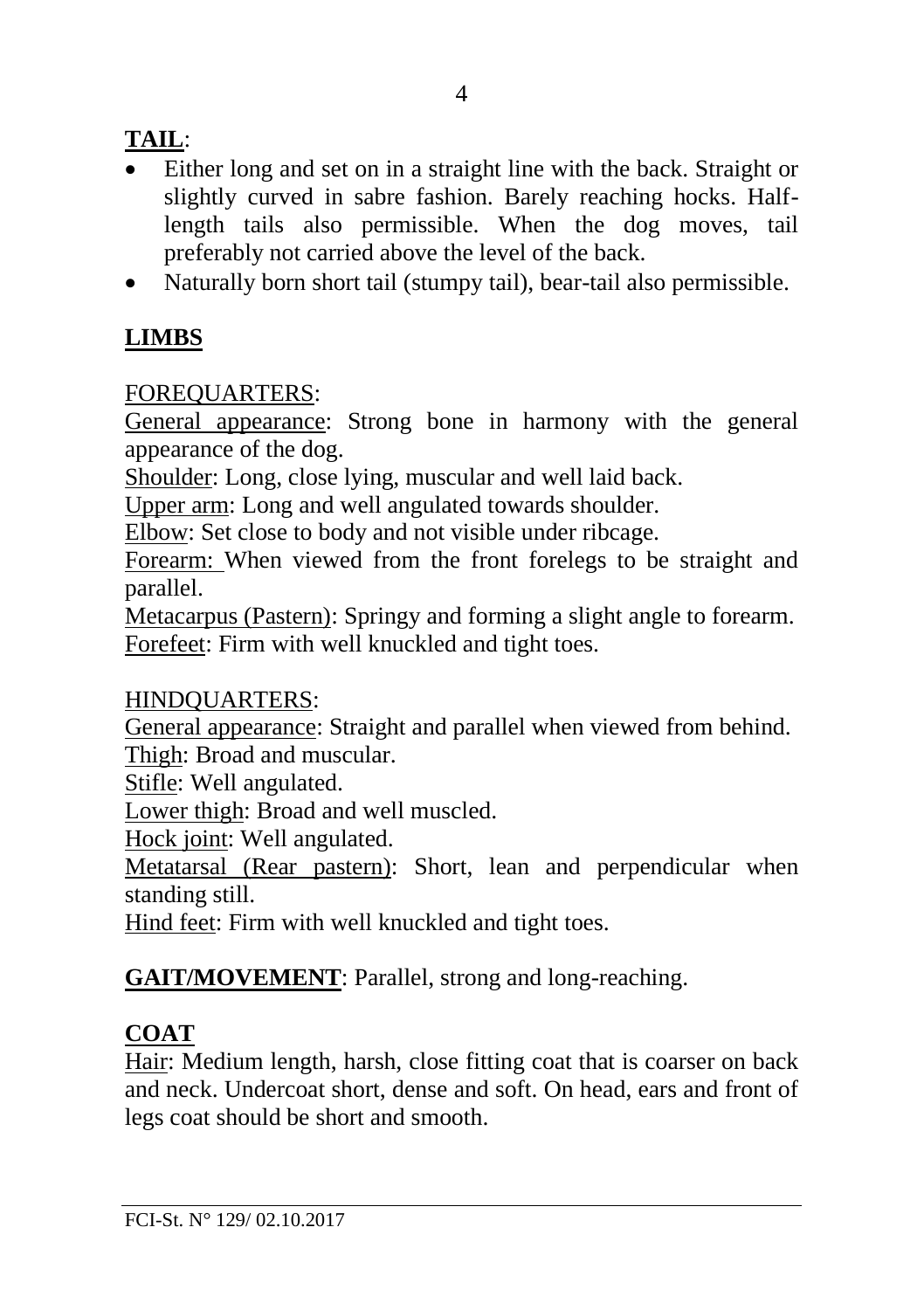Under the tail and back of thighs top coat may be longer than on the back. Coat dense between toes and pads.

Colour: Black or liver-brown with tan-markings. Tan-markings in any shade from amber to a warm auburn. Tan-markings should be over the eyes, on sides of muzzle, on throat, chest, legs and feet, also under brisket and belly, on inner sides of thighs, under the tail and around anus. Small white markings permissible on chest and toes.

#### **SIZE AND WEIGHT:**

Height at the withers: Males: 46–54 cm. Ideal size 50 cm. Females: 42–50 cm. Ideal size 46 cm.

**FAULTS:** Any departure from the foregoing points should be considered a fault and the seriousness with which the fault should be regarded should be in exact proportion to its degree and its effect upon the health and welfare of the dog and its ability to perform its traditional work.

- Wrong proportions, i.e. too rectangular in body.
- Lack of sexual dimorphism.
- Heavy head, broad skull.
- Short or snipy muzzle.
- Pendulous lip corner.
- Overshot or undershot bite, level bite.
- Pale yellow eyes.
- Long in back.
- Short, steep croup.
- Tail carried over level of the back.
- Restricted hind movement.
- Short or thin coat.
- Overly marked with black, lack of tan-markings, black pencilling in the tan.
- Too much white or white in non-permissible areas.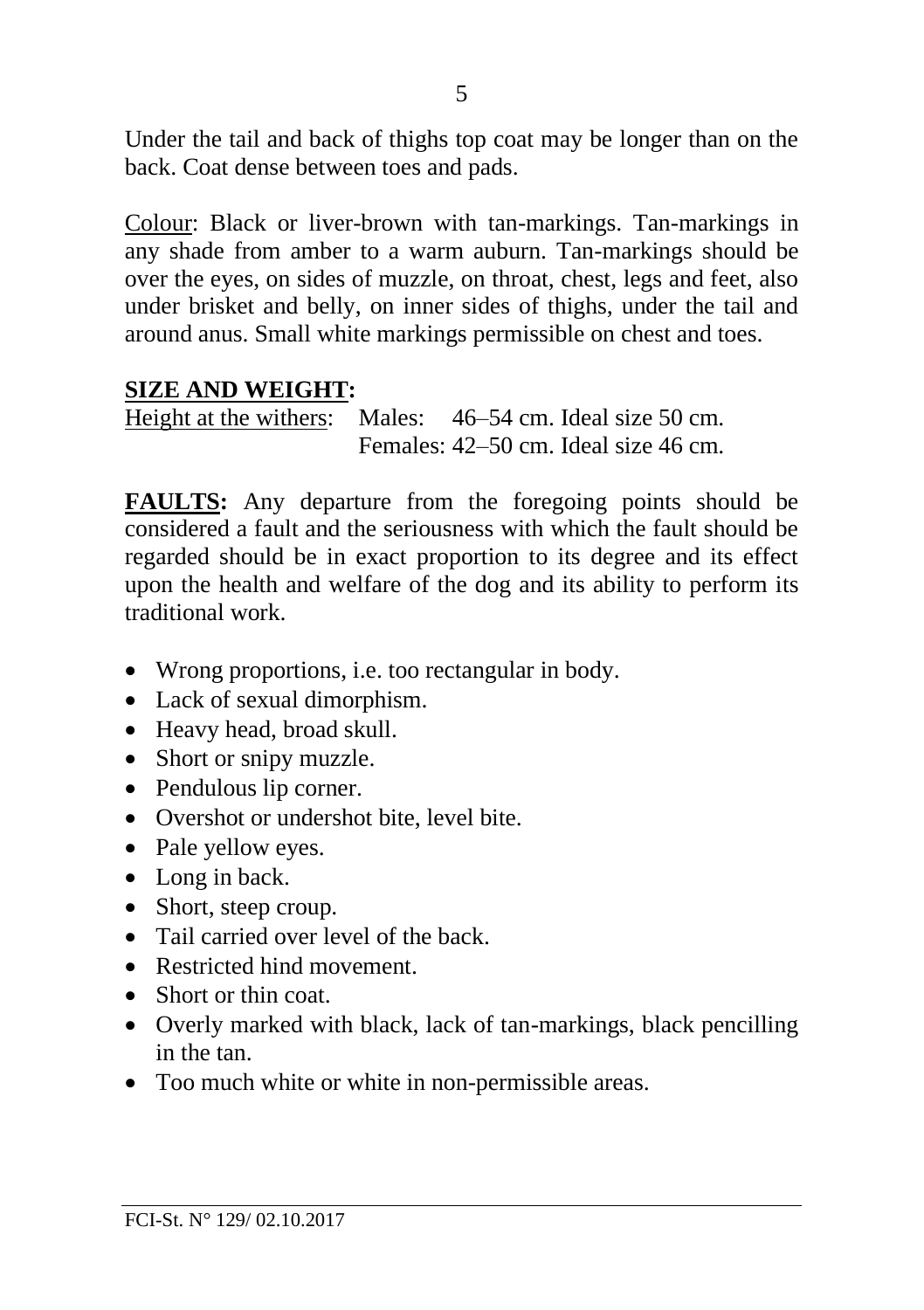## **DISQUALIFYING FAULTS**:

- Aggressive or overly shy dogs.
- Any dog clearly showing physical or behavioural abnormalities.
- Aloofness
- Pronounced over- or undershot bite.
- Blue eyes, one or both.
- Height at the withers, over or under allowed variations.

## **N.B.**:

- Male animals should have two apparently normal testicles fully descended into the scrotum.
- Only functionally and clinically healthy dogs, with breed typical conformation, should be used for breeding.